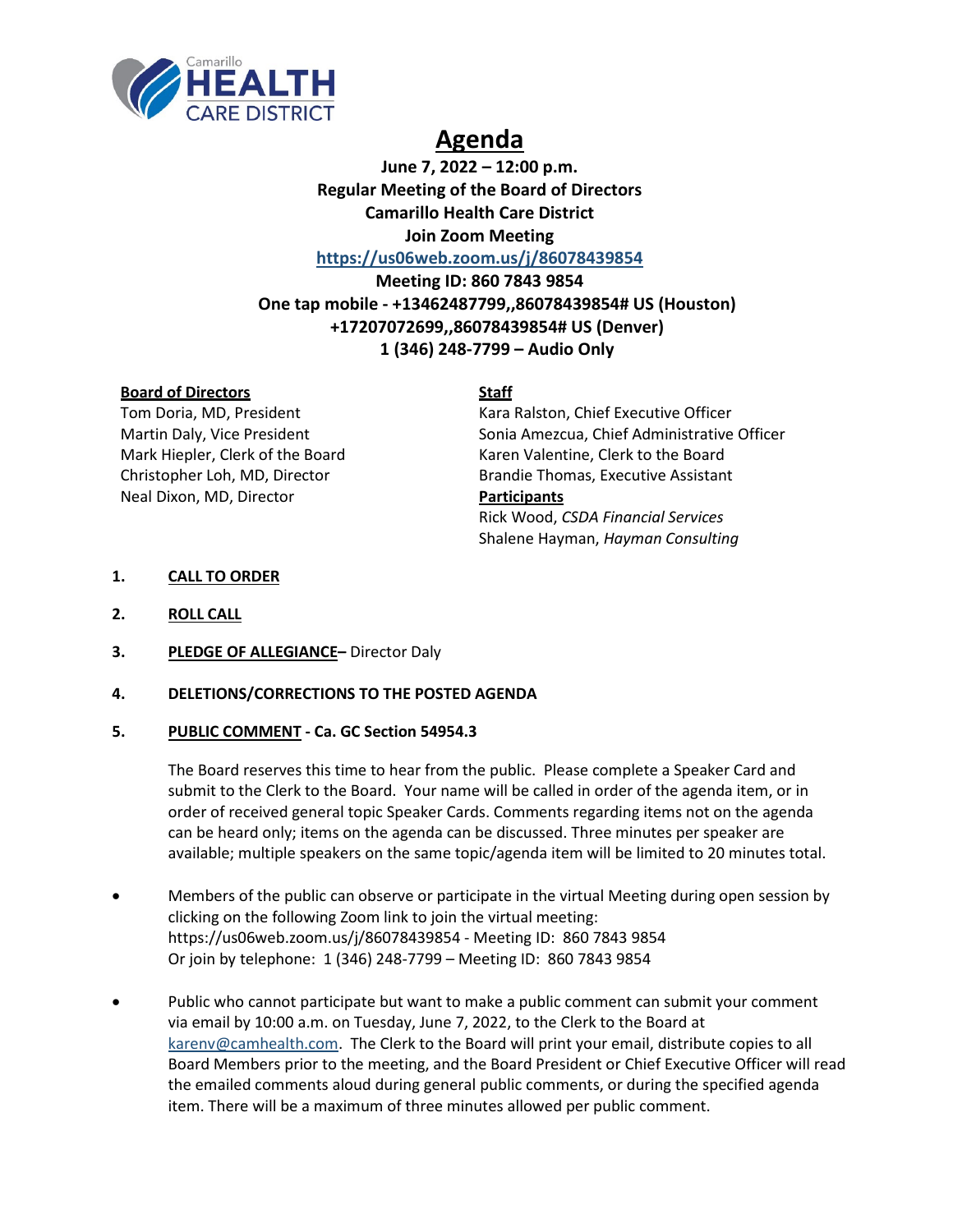# **6. STAFF/COMMUNITY PRESENTATION/ACKNOWLEDGEMENT –** None for this meeting

# **7. CONSENT AGENDA**

Consent Agenda items are considered routine and are acted upon without discussion, with one motion. If discussion is requested, that item(s) will be removed from the Consent Agenda for discussion, and voted on as a separate item. If no discussion is requested, the Board President may request a motion to approve as presented.

**A.** Approval of the Minutes of the Regular Board Meeting of May 24, 2022. **(Please see Section 7-A)** 

**Suggested Motion**: Motion to approve Consent Agenda as presented.

Motion Second Abstain Pass Doria Colly Daly Hiepler Loh Dixon

# **8. DISCUSSION AND ACTION OF CONSENT AGENDA ITEMS PULLED, IF NECESSARY**

#### **9. ACTION ITEMS**

**A. Review/ Discussion /Action –** Consideration, discussion, and staff recommendation that the Board of Directors approve the Fiscal Year 2022/2023 Operating and Capital budgets. (Second reading may be waived.**) (Please see Section 9-A)**

**Suggested Motion:** Vote to approve Fiscal Year 2022/2023 Operating and Capital budgets.

Motion\_\_\_\_\_\_\_\_\_\_\_\_\_Second\_\_\_\_\_\_\_\_\_\_\_\_\_Abstain\_\_\_\_\_\_\_\_\_\_\_\_\_\_\_Pass\_\_\_\_\_\_\_\_\_\_\_\_\_\_\_

Doria\_\_\_\_\_\_\_\_\_\_\_\_\_\_ Daly\_\_\_\_\_\_\_\_\_\_\_\_\_\_\_\_Hiepler\_\_\_\_\_\_\_\_\_\_\_\_\_\_Loh \_\_\_\_\_\_\_\_\_\_\_\_\_\_\_ Dixon\_\_\_\_\_\_\_\_\_\_\_\_\_

**B. Review/ Discussion/Action –** It is the recommendation of Administration that the June 28, 2022 Board of Directors meeting be waived if the Operating and Capital budgets for fiscal year 2022/2023 are approved on the first reading, June 07, 2022. **(Please see Section 9-B)**

**Suggested Motion:** Vote to waive the June 28, 2022 Board of Directors Meeting.

| Motion | Second | Abstain |     | Pass  |  |
|--------|--------|---------|-----|-------|--|
| Doria  | Dalv.  | Hiepler | Loh | Dixon |  |
|        |        |         |     |       |  |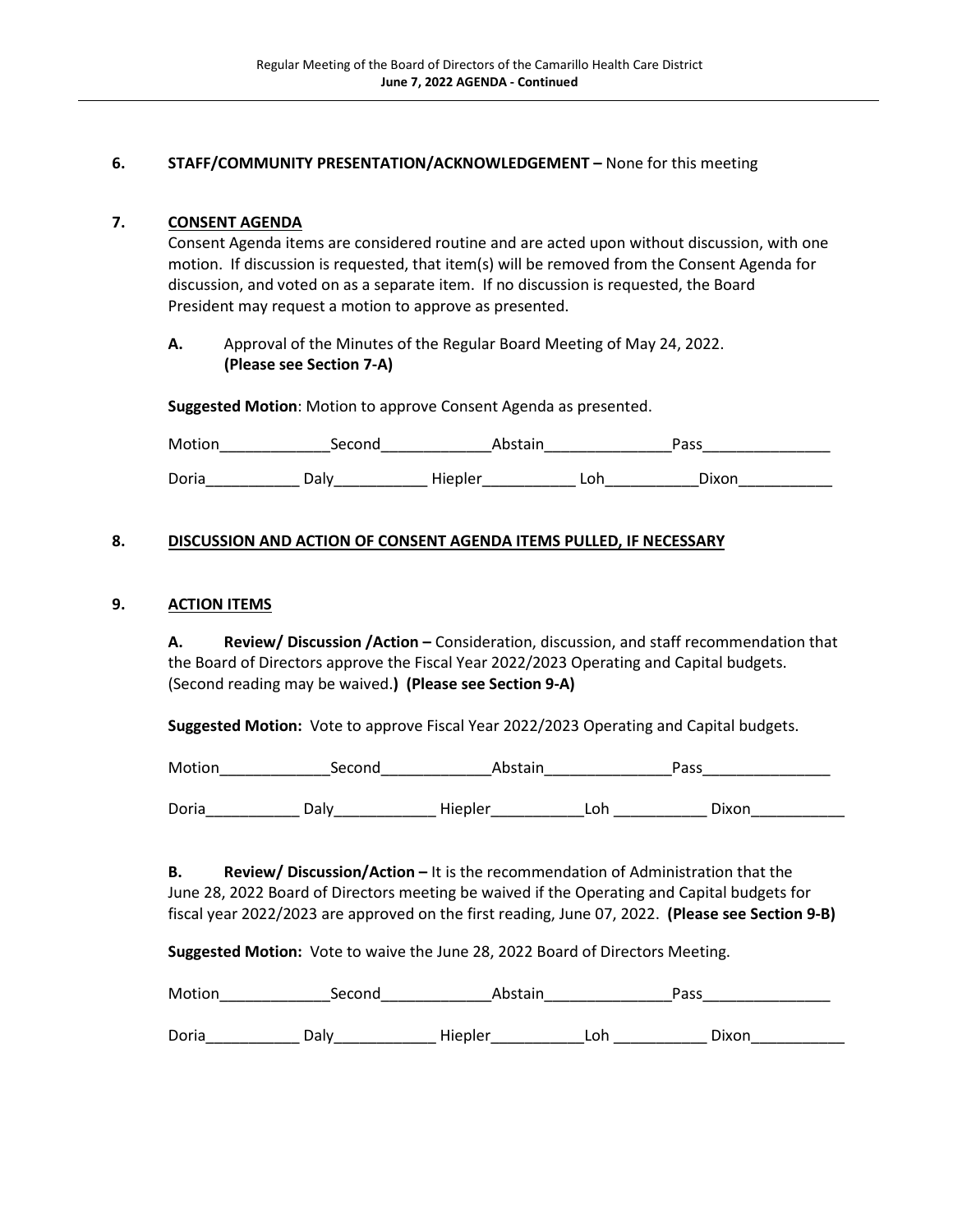**C. Review/ Discussion /Action –** Consideration, discussion, and approval of District Resolution 22-09, Signature Authorization and Investment Authorization in the Ventura County Treasury Pool. **(Please see Section 9-C)**

**Suggested Motion:** Motion to approve Resolution 22-09, Signature Authorization and Investment Authorization in the Ventura County Treasury Pool.

Motion\_\_\_\_\_\_\_\_\_\_\_\_\_Second\_\_\_\_\_\_\_\_\_\_\_\_\_Abstain\_\_\_\_\_\_\_\_\_\_\_\_\_\_\_Pass\_\_\_\_\_\_\_\_\_\_\_\_\_\_\_ Doria Composition Daly Miepler Loh Loh Dixon

**D. Review/ Discussion /Action** – Consideration, discussion, and recommendation for approval of District Resolution 22-11, Re-Authorizing Remote Teleconference Meetings of the Board of Directors for a 30-Day Period, from June 7, 2022 through July 6, 2022.

**Suggested Motion** – Motion to approve District Resolution 22-11, Re-Authorizing Remote Teleconference Meetings of the Board of Directors for a 30-Day Period, from June 7, 2022 through July 6, 2022.

| Motion | Second | Abstain |     | Pass  |  |
|--------|--------|---------|-----|-------|--|
| Doria  | Dalv   | Hiepler | Loh | Dixon |  |

# **10. CLOSED SESSION**

Pursuant to California Government Code 54957(b)(1) – Chief Executive Officer, Performance Evaluation.

#### **11. RECONVENE FROM CLOSED SESSION**

**12. ANNOUNCEMENT OF CLOSED SESSION –** Pursuant to Government Code 54957.1 – The legislative body of any local agency shall publicly report any reportable action taken in closed session and the vote or abstention on that action of every member present.

#### **13. ACTION ITEM**

**Review/Discussion/ Action –** Consideration, discussion, and recommendation from the CEO Performance Evaluation Ad Hoc Committee, that the Board of Directors enter into Employment Agreement negotiations with the Chief Executive Officer.

#### **Suggested Motion:**

| Motion | Seconc | Abstain |     | Pass  |  |
|--------|--------|---------|-----|-------|--|
| Doria  | Dalv.  | Hiepler | Loh | Dixon |  |